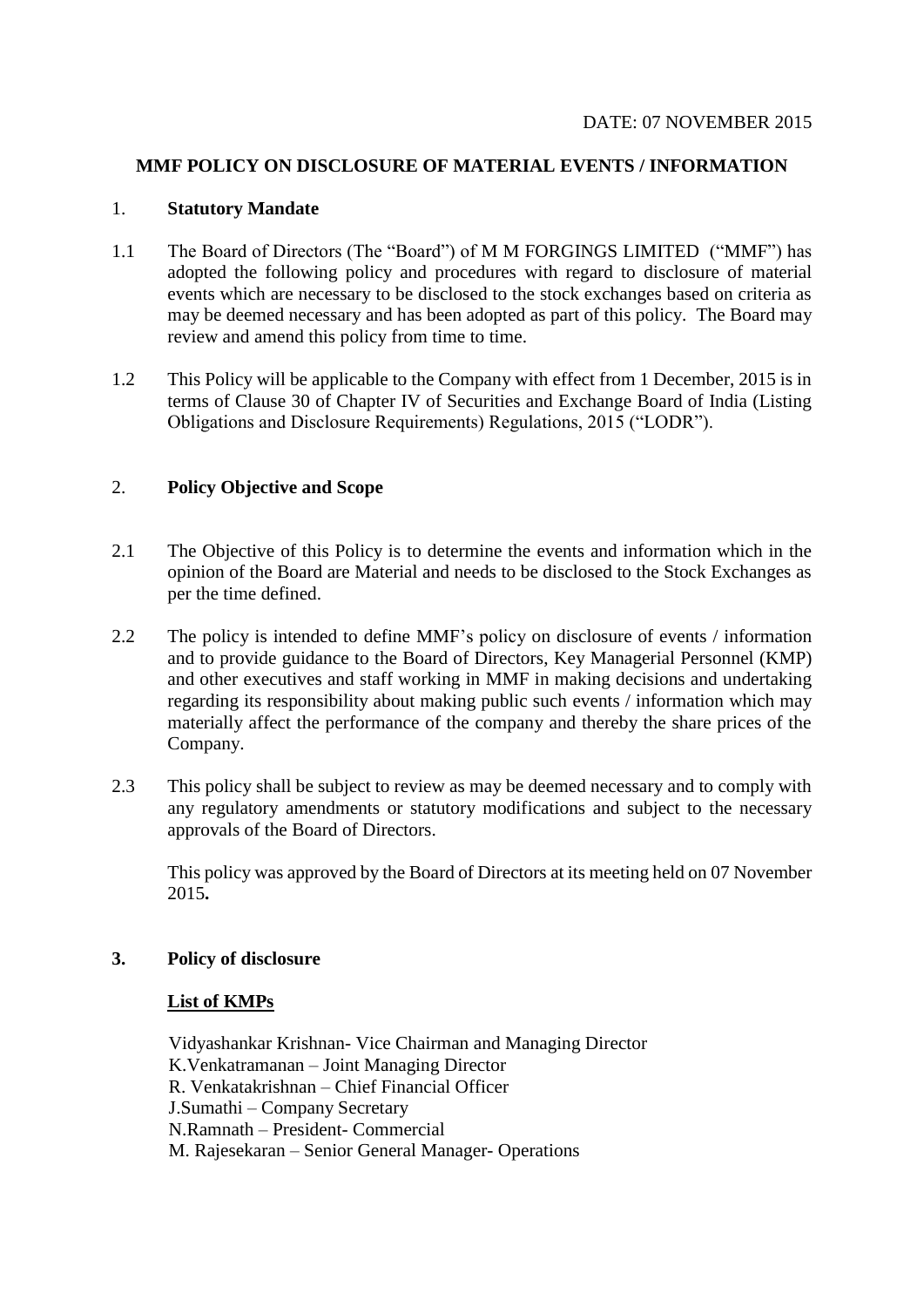3.1 Upon the decision taken by the Vice Chairman and the Managing Director, the Company shall determine the events which are classified under different categories to be material and / or other events having a bearing on the performance of the Company and on the share prices of the Company, which needs to be disclosed to the stock exchanges as per the time span specified against each category.

# 3.1.1 **CATEGORY A**

Events considered Material in view of the Board of Directors which needs to be disclosed to the stock exchanges within **24 hours** of the decision taken at the Board Meeting are:

- 3.1.1.1 Acquisition, (including agreement to acquire), Scheme of Arrangement which includes amalgamation / merger / demerger / restructuring), or sale or disposal of unit(s), division(s) or subsidiary of the listed entity or any other restructuring.
- 3.1.1.2 Any alteration in the terms or structure of existing securitie**s.**
- 3.1.1.3 Any agreement / contracts/ joint venture , that impacts management and control of MMF, which are binding and not in normal course of business, revision(s) or amendment(s) and termination(s) thereof.
- 3.1.1.4 Fraud / default by promoters or KMP (s) and arrest of KMP(s) or promoter(s).
- 3.1.1.5 Reference to BIFR and winding-up petition filed by any party / creditors.
- 3.1.1.6 Revision in ratings.

Note : If the Management is not in a position to inform the stock exchange within 48 hours of the decision taken at the Board Meeting, then it shall inform the stock exchange as soon as it is possible with an explanation as to reason for delay in disclosing the said information.

# 3.1.2 **CATEGORY B**

Events / Decisions considered Material in view of the Board of Directors which needs to be disclosed to the stock exchanges within **30 minutes of the closure of the Board Meeting** are:

- 3.1.2.1 Declaration of Dividend and / or cash bonuses recommended or declared and other information pertaining to them.
- 3.1.2.2 Cancellation of dividend with reasons thereof;
- 3.1.2.3 Buyback of shares
- 3.1.2.4 Fund raising proposed to be undertaken.
- 3.1.2.5 Increase in capital by issue of bonus shares and relevant details to the issue
- 3.1.2.6 Reissue of forfeited shares or securities, or the issue of shares or securities held in reserve for future issue
- 3.1.2.7 Financial results
- 3.1.2.8 Voluntary delisting from stock exchanges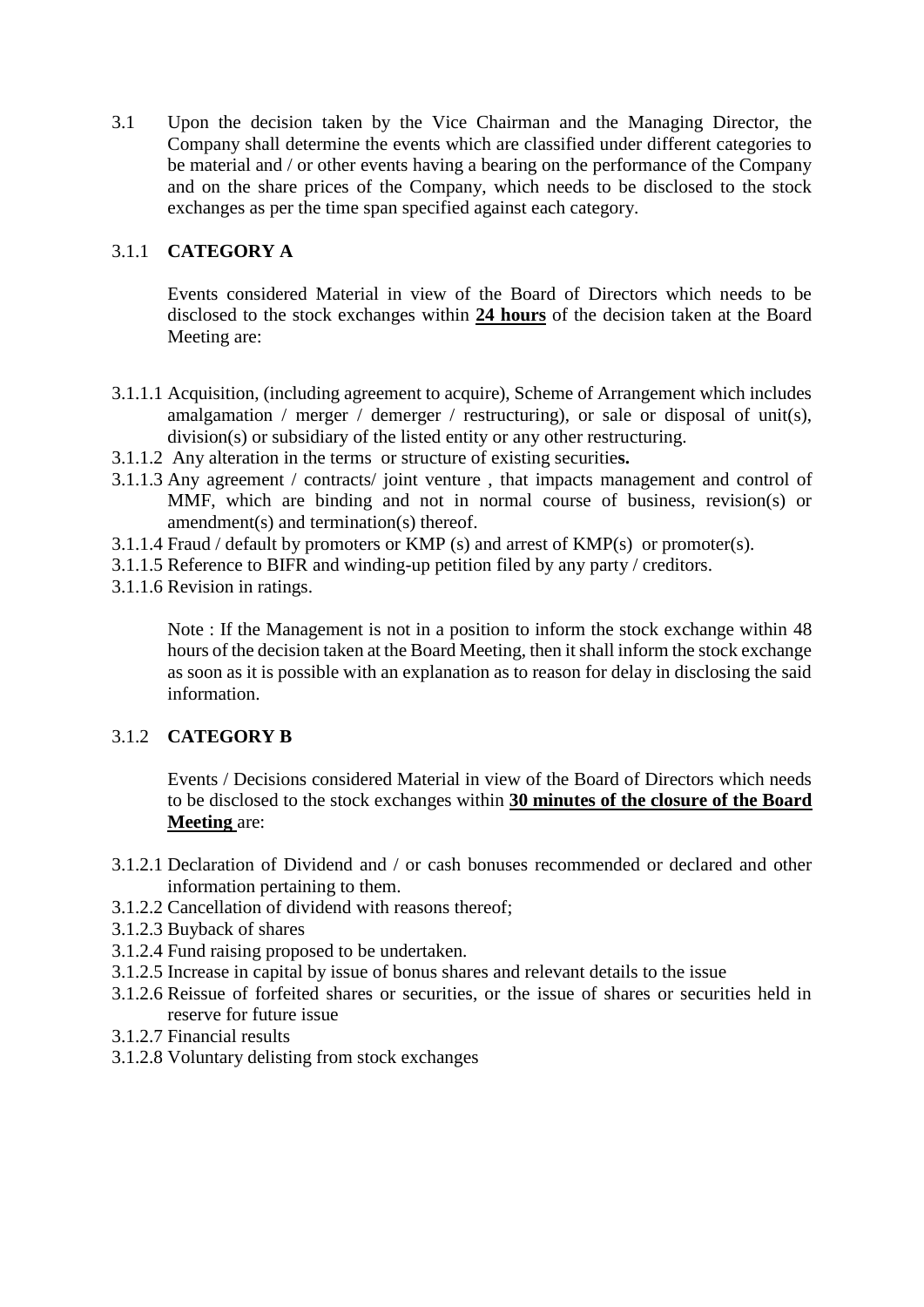# **3.1.3 CATETORY C**

Other Events / Decisions not considered Material in view of the Board of Directors which however, needs to be disclosed to the stock exchanges within **as soon as it is possible but in any case not later than thirty days from the day of occurrence of the event which are** :

- 3.1.3.1 Change in Directorships, KMP(s), Auditor and Compliance Officer
- 3.1.3.2 Appointment and discontinuance of share transfer agent
- 3.1.3.3 Corporate debt restructuring
- 3.1.3.4 One time settlement with bank.
- 3.1.3.5 Issuance of Notices, call letters, resolutions and circulars sent to shareholders, or creditors or any class of them or advertised in the media by the listed entity.
- 3.1.3.6 Proceedings of the Annual or Extra General Meeting
- 3.1.3.7 Amendments to Memorandum and Articles of Association.
- 3.1.3.8 Schedule of Analyst or Institutional Investor meet and presentations on financial results made.

# **3.1.4 CATEGORY D**

Miscellaneous Events / Decisions not considered Material in view of the Board of Directors which however, needs to be disclosed to the stock exchanges within **as soon as it is possible when the necessary information is ready to be publicised** which are:

- 3.1.4.1 Commencement or postponement of the date of commercial production or operation of any unit / division.
- 3.1.4.2 Change in the general character or nature of business brought about by arrangements for strategic, technical manufacturing or marketing tie-up, new line of business or closure of operations of any unit / division
- 3.1.4.3 Capacity addition or new product launch.
- 3.1.4.4 Awarding, bagging / receiving or termination of award/ contracts/ bagged orders not in the normal course of the business.
- 3.1.4.5 Agreements for loan not in the normal course of business.
- 3.1.4.6 Disruption of operation of any one or more units due to natural calamity.
- 3.1.4.7 Effects arising out of change in regulatory framework applicable to MMF
- 3.1.4.8 Litigation / dispute / regulatory action(s) with impact.
- 3.1.4.9 Options to purchase securities including ESOP/ESPS scheme
- 3.1.4.10 Giving of guarantees or indemnity or becoming a surety for any third party
- 3.1.4.11 Granting, withdrawal, surrender, cancellation or suspension of key licenses or regulatory approvals.
- 3.1.4.12 Emergence of new technologies,
- 3.1.4.13 Change in accounting policy.
- 3.1.4.14 Any other information that may be deemed necessary jointly and severally by the KMPs of the Company who would consider that it is necessary for the holders of the securities of the listed entity to appraise its position and to avoid the establishment of a false market.
- 3.2 The Board may in its discretion also authorise the KMPs to disclose such events, information or material that in its wisdom may be necessary for the Members of the exchange to know the information.